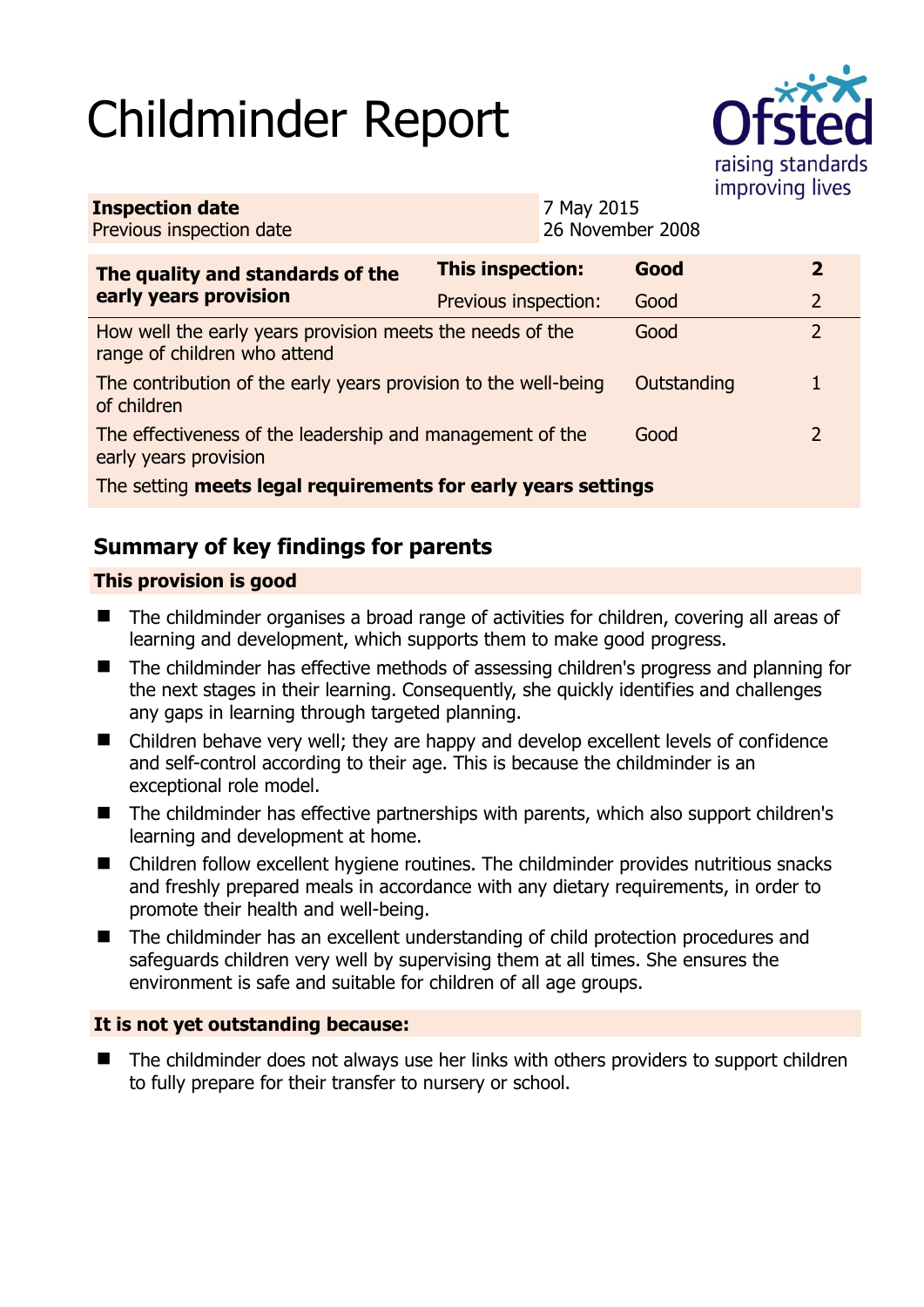# **What the setting needs to do to improve further**

#### **To further improve the quality of the early years provision the provider should:**

 $\blacksquare$  strengthen partnerships with other early years settings and schools to support children to prepare for their eventual move.

#### **Inspection activities**

- The inspector observed activities and the childminder's interaction with children throughout the inspection.
- The inspector sampled children's observations, planning and assessments, and looked at registration records.
- The inspector checked evidence of the childminder's suitability and qualifications, and looked at her policies and procedures.
- The inspector held conversations with the childminder and children during the inspection.
- The inspector looked at the childminder's self-evaluation form.

#### **Inspector**

Nataliia Moroz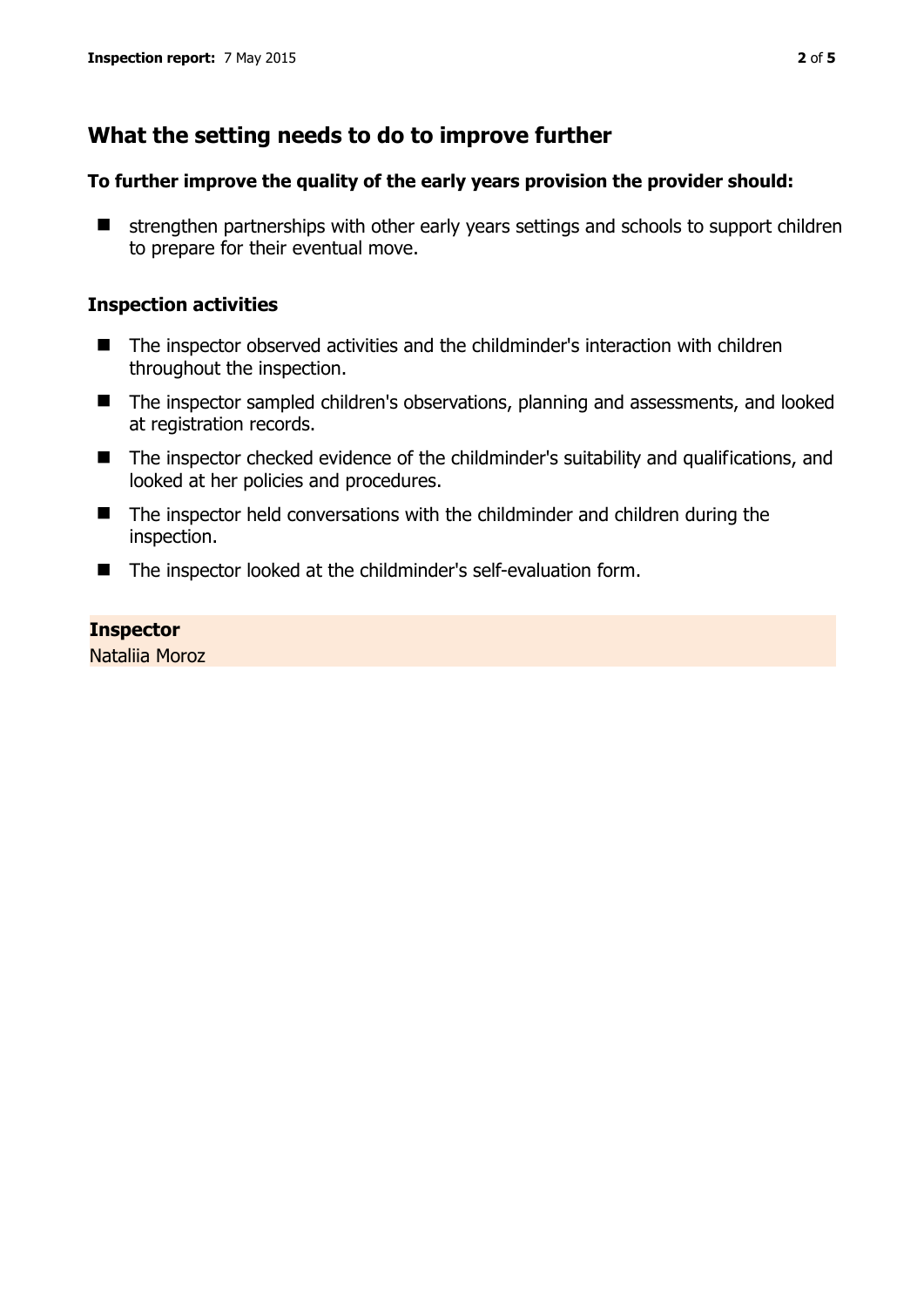## **Inspection findings**

#### **How well the early years provision meets the needs of the range of children who attend. This is good**

Overall, the childminder is very effective in her teaching practices and provides good learning opportunities for children in her care. She ensures children improve their communication and language skills by extending their vocabulary through skilful interactions and open questions, thus encouraging children to think. The childminder displays many examples of pictures based on children's interests to support their language development. This particularly supports children who are learning to speak English as an additional language. The childminder introduces mathematical concepts within children's play. For example, during role play with food, she explains what is 'half' and what is 'whole' by putting two halves together. The childminder monitors children's progress to identify their next steps in learning and completes progress checks for two-year-old children, which she shares with parents to ensure every child makes rapid progress.

#### **The contribution of the early years provision to the well-being of children is outstanding**

The childminder's home is safe and welcoming with a relaxed and happy environment. The childminder has excellent awareness of children's individual needs, routines and lifestyles, and successfully promotes their well-being. Children demonstrate they feel safe and secure as they settle extremely well and are confident to follow safety and hygiene rules. For example, the younger children strap themselves in their chairs using the safety harnesses as soon as they sit down. Children develop their social skills and confidence extremely well. This is because the childminder regularly takes them to different playgroups, the library, local shops and parks, which also help children to develop an excellent understanding of the diverse community in their locality. Children develop highly positive attitudes to others and towards their learning, to help them get ready for the move on to nursery or school.

#### **The effectiveness of the leadership and management of the early years provision is good**

The childminder is committed to promoting a high-quality provision for children and their parents. She regularly reviews and evaluates what is working well and what needs to improve. For example, the childminder has recently joined a local network to help her find out about what is happening in the community, seek professional advice and get ideas on how to extend her resources in order to benefit children in her care. The childminder regularly seeks the views of parents by providing them with questionnaires. Parents have opportunities to speak with the childminder every day and use emails to receive updates throughout the day. This helps parents to keep up to date about their children's progress and find out about any special activities immediately. However, links with other early years settings and schools are not fully embedded to support children during their transfer process.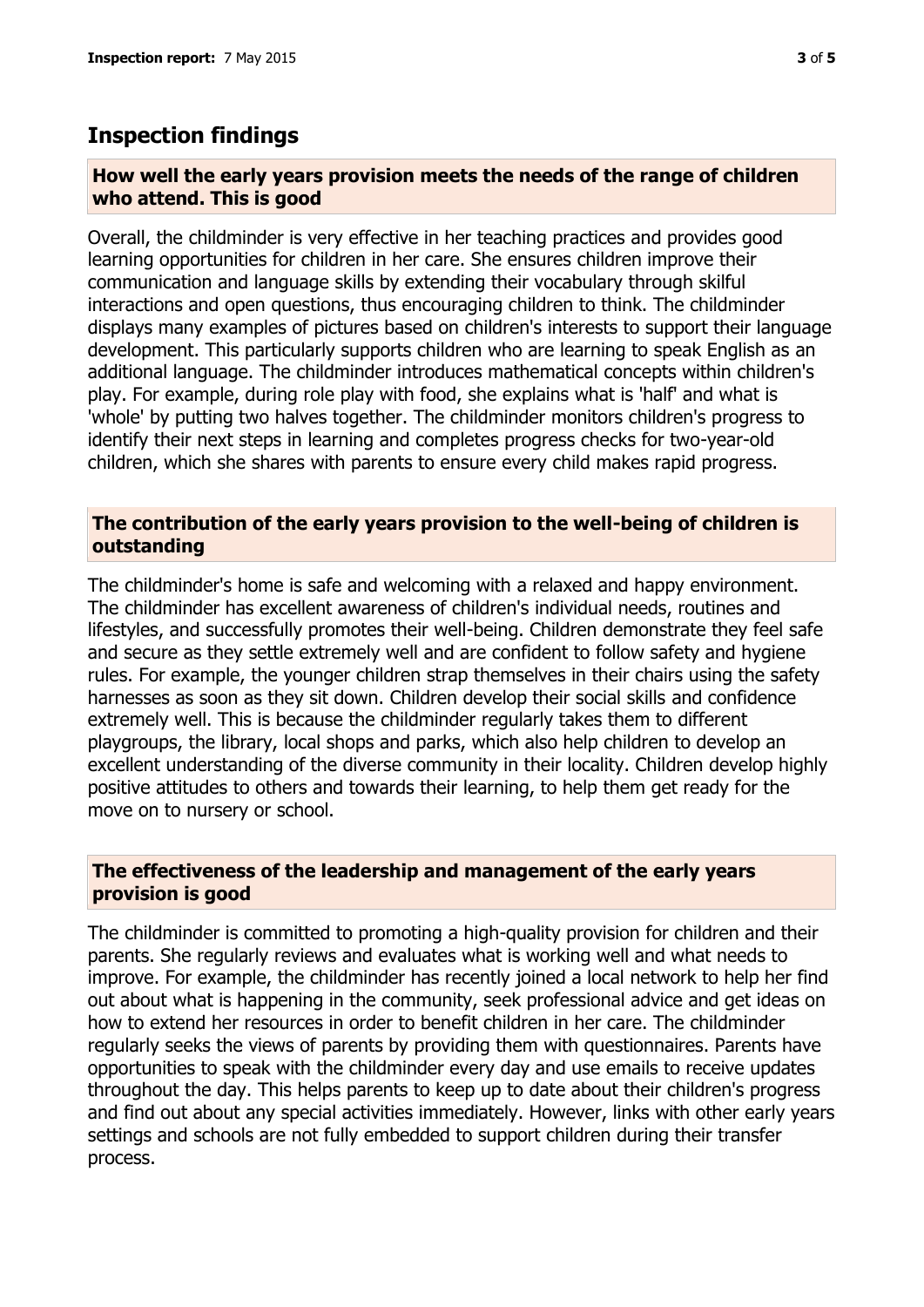# **Setting details**

| Unique reference number       | EY368434              |
|-------------------------------|-----------------------|
| <b>Local authority</b>        | <b>Waltham Forest</b> |
| <b>Inspection number</b>      | 829083                |
| <b>Type of provision</b>      | Childminder           |
| <b>Registration category</b>  | Childminder           |
| <b>Age range of children</b>  | $0 - 8$               |
| <b>Total number of places</b> | 6                     |
| Number of children on roll    | 2                     |
| <b>Name of provider</b>       |                       |
| Date of previous inspection   | 26 November 2008      |
| <b>Telephone number</b>       |                       |

The childminder registered in 2008. She lives in the Walthamstow area of the London Borough of Waltham Forest. The childminder works each weekday throughout most of the year.

This inspection was carried out by Ofsted under sections 49 and 50 of the Childcare Act 2006 on the quality and standards of provision that is registered on the Early Years Register. The registered person must ensure that this provision complies with the statutory framework for children's learning, development and care, known as the Early Years Foundation Stage.

Any complaints about the inspection or the report should be made following the procedures set out in the guidance 'Complaints procedure: raising concerns and making complaints about Ofsted', which is available from Ofsted's website: www.gov.uk/government/organisations/ofsted. If you would like Ofsted to send you a copy of the guidance, please telephone 0300 123 4234, or email enquiries@ofsted.gov.uk.